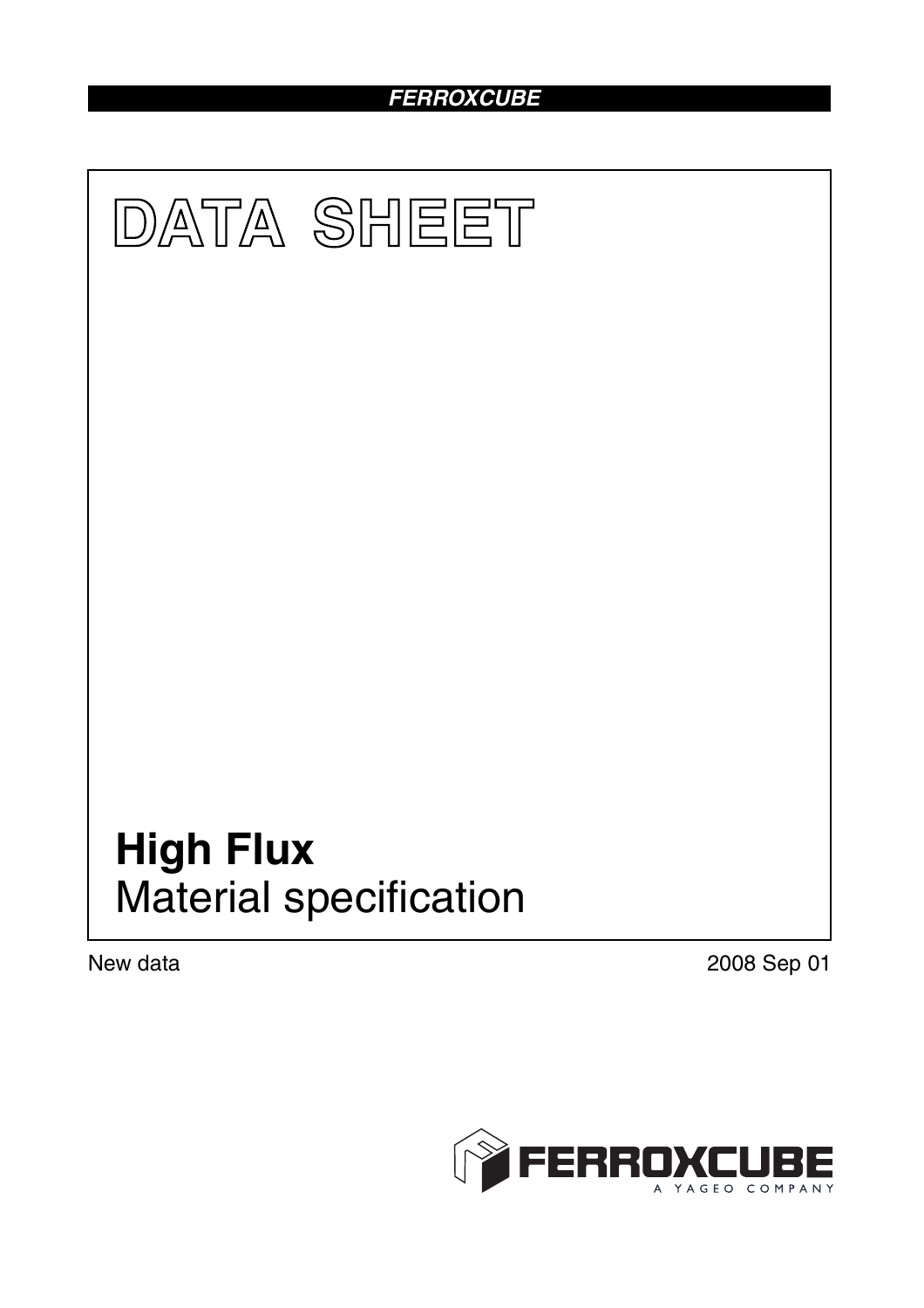# Material specification **Material specification High Flux**

### **HIGH FLUX SPECIFICATIONS**

A low frequency alloy powder material with the highest saturation flux density for use in power inductors and output chokes.

|                                    | <b>CONDITIONS</b>            | <b>VALUE</b>         | UNIT               |
|------------------------------------|------------------------------|----------------------|--------------------|
| $\mu_i$                            | 25 °C; ≤10 kHz;<br>$0.25$ mT | $14 - 160$           |                    |
| $T_{\rm C}$                        |                              | $\geq 500$           | °C                 |
| thermal<br>conductivity            |                              | 0.08                 | $W.mm^{-1}.K^{-1}$ |
| linear<br>expansion<br>coefficient |                              | $5.8 \times 10^{-6}$ | $K-1$              |
| density for<br>125μ                |                              | $\approx 8200$       | kg/m <sup>3</sup>  |



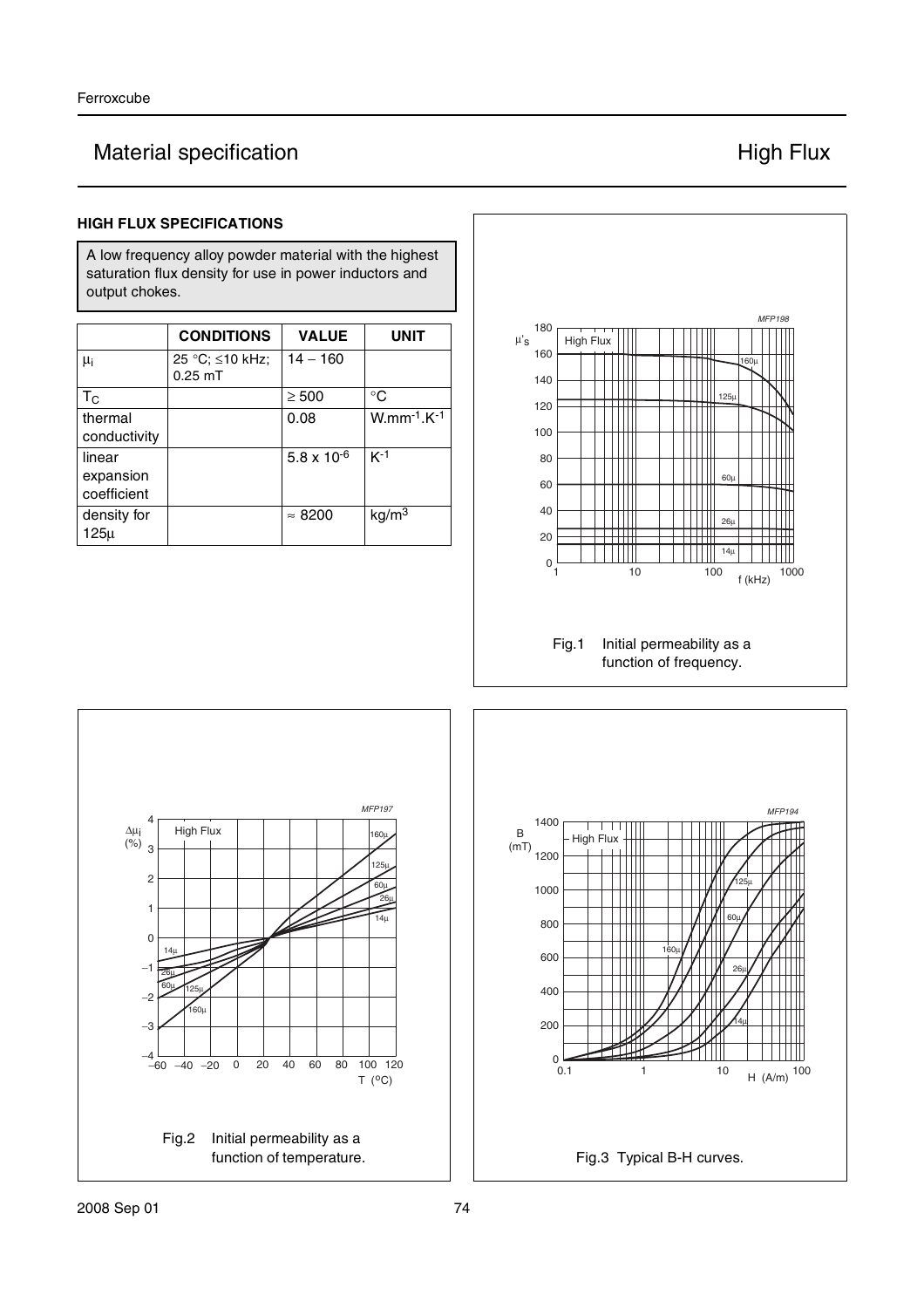## Material specification **Material specification High Flux**